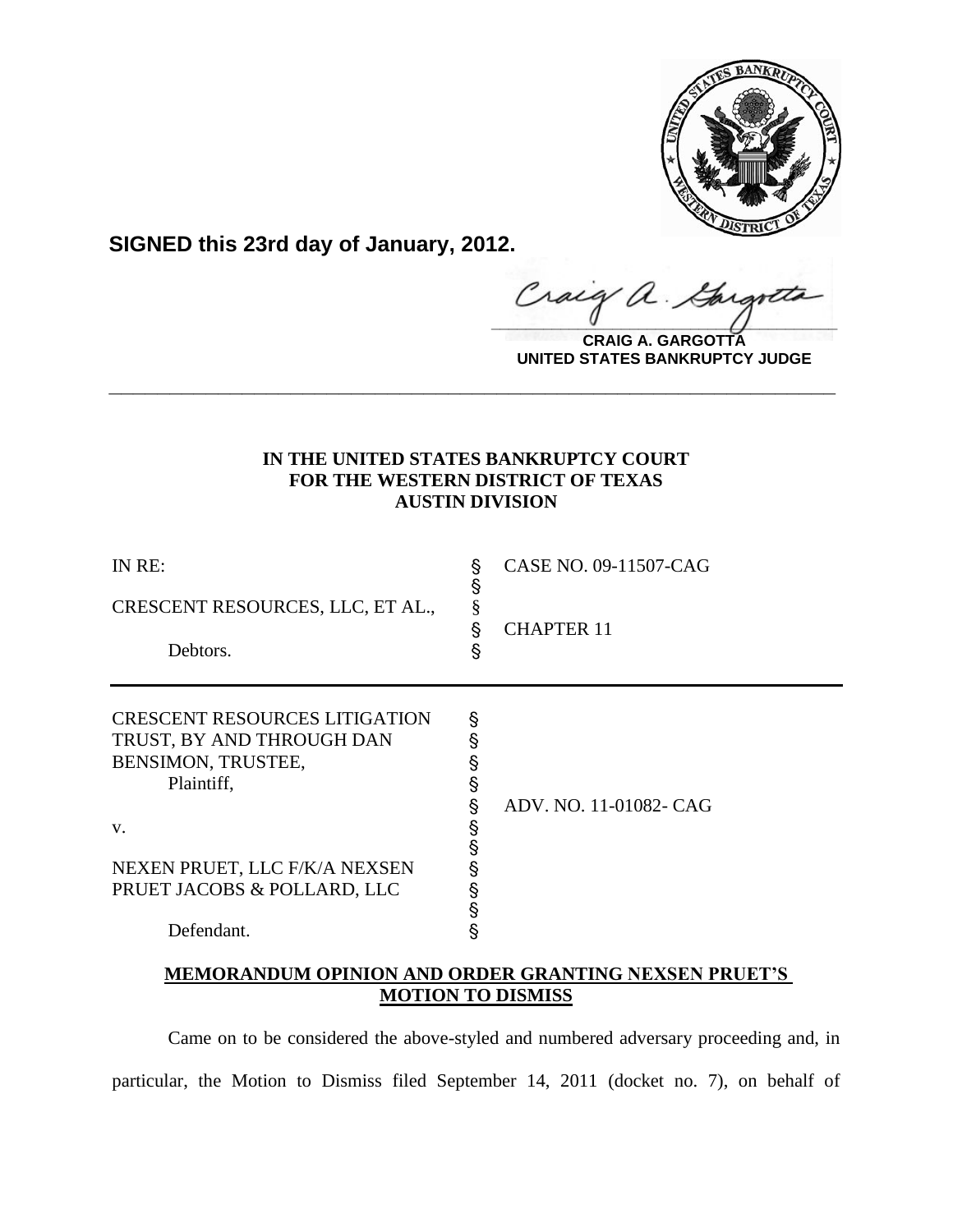Defendant, Nexsen Pruet, LLC f/k/a Nexsen Pruet Jacobs & Pollard, LLC ("Nexsen Pruet"). The Court has jurisdiction over this proceeding pursuant to 28 U.S.C. §§ 157 and 1334, and it is deemed a core proceeding under 28 U.S.C.  $\S$  157(b)(2)(A), (E), (F), (H), and (O). This matter is referred to this Court under the District's Standing Order of Reference. Venue is proper under 28 U.S.C. §§ 1408 and 1409.

On May 11, 2011, Plaintiff, Crescent Resources Litigation Trust (the "Trust"), filed its Complaint for Avoidance and Recovery of Avoidable Transfers (docket no. 1), alleging that the Debtors, Crescent Resources and their affiliated entities (the "Debtors"), $\frac{1}{2}$  made preferential transfers to Nexsen Pruet in violation of 11 U.S.C. § 547 as well as fraudulent transfers in violation of 11 U.S.C. § 548. On September 14, 2011, Nexsen Pruet filed a Motion to Dismiss (docket no. 7). On October 4, 2011, the Trust filed its Response (docket no. 10). On November 11, 2011, Nexsen Pruet filed its Reply in Support of Motion to Dismiss (docket no. 14). On November 18, 2011, after hearing the arguments of counsel, the Court took the matter under advisement. Having considered the arguments presented and the applicable law, for the reasons stated below, the Court finds that Nexsen Pruet's Motion to Dismiss should be GRANTED.

#### **BACKGROUND**

On June 10, 2009, the Debtors filed a voluntary case under Chapter 11 of the Bankruptcy Code. According to the Trust's Complaint, the Debtors made one or more transfers from their Bank of America bank account to Nexsen Pruet via check or wire transfer on or within ninety days prior to the Petition Date (docket no. 1, at 3, 4). The Trust outlined the details of each of these alleged transfers in a chart, which it attached as an exhibit to its Complaint ("Exhibit B"). With respect to each alleged transfer, Exhibit B lists the invoice date, the invoice amount, and

**<sup>1</sup>** A list of Debtors is attached to the Trust's Complaint as Exhibit A. The Court ordered that the Debtors' cases be consolidated for procedural purposes and jointly administered pursuant to Rule 1015(b) of the Federal Rules of Bankruptcy Procedure (docket no. 1, at 3).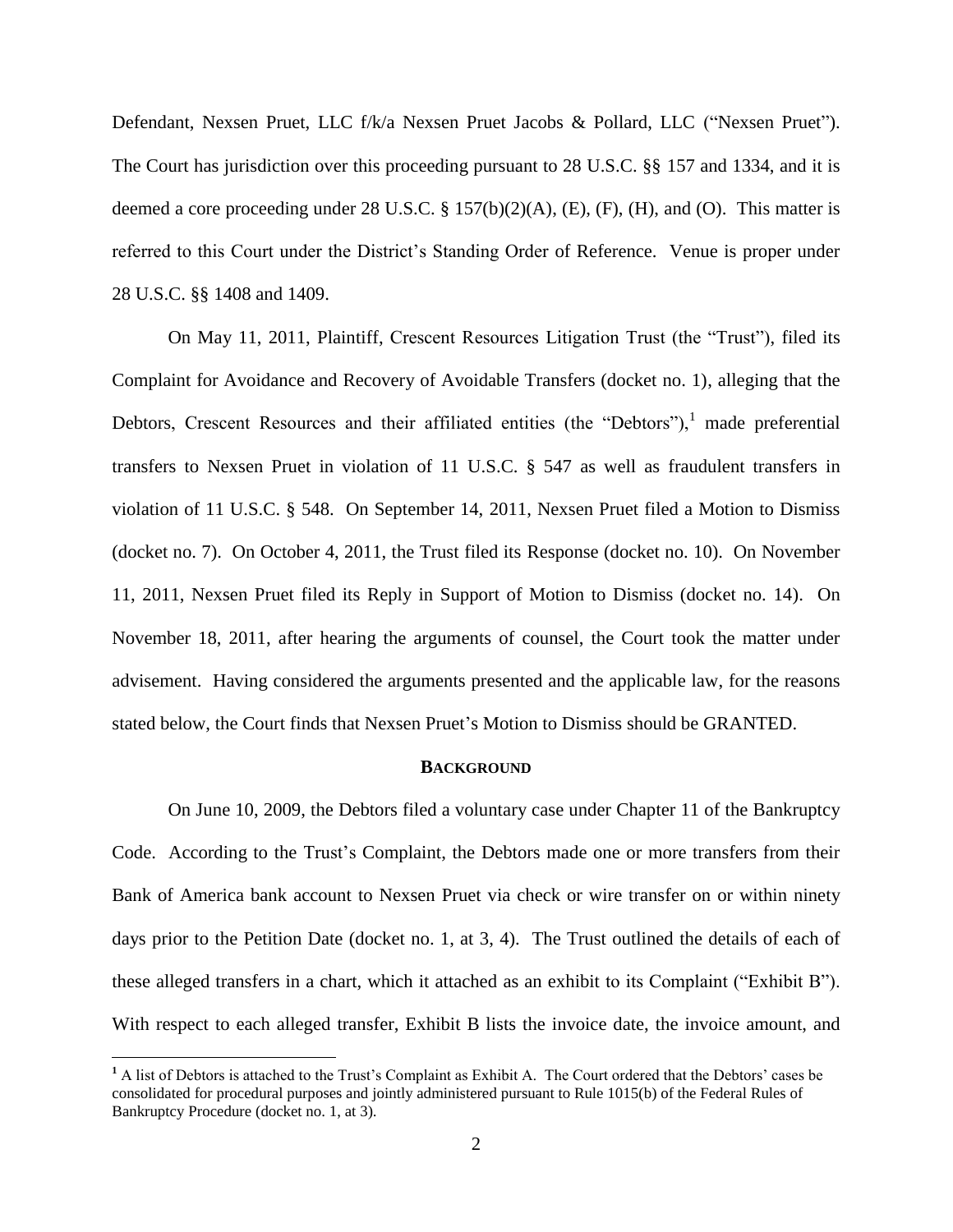the invoice number (where available),<sup>2</sup> along with the corresponding payment date and/or bank clear date, the payment amount, and the check or wire number (*id.* at 3, Ex. B.)

According to the Complaint, prior to and after the filing of the petition, the Debtors used a "Cash Management system, which is similar to systems used by other large business enterprises."<sup>3</sup> (*Id.* at 4.) Crescent Resources maintained the primary operating accounts that most of the Debtors and their subsidiaries used for deposits and disbursements; however, certain subsidiaries used their own stand-alone accounts (*id.*). The primary accounts and the stand-alone accounts were all held at Bank of America (*id.*). "From time to time, funds were transferred by Crescent Resources to these accounts, and excess capital was sent from these accounts to Crescent Resources as distributions." (*Id.*)

Expenses were generally paid from one of four primary accounts: (i) a Crescent Resources deposit account, (ii) a Crescent Resources disbursement account, (iii) a LandMar Group deposit account, or (iv) a LandMar Group disbursement account (*id.*). The "Cash Manager" at Crescent Resources oversaw the four primary accounts and determined the upcoming expenses to be paid from these accounts on a daily basis (*id.*). Payments were made either via wire transfer issued from the Crescent Resources deposit account or the LandMar Group deposit account or by paper check issued from the Crescent Resources disbursement account or the LandMar Group disbursement account (*id.*). Amounts paid from the Crescent Resources disbursement account and from the LandMar Group disbursement account were prefunded prior to such checks being issued (*id.* at 5). Expenses not paid from one of the primary

<sup>&</sup>lt;sup>2</sup> For slightly more than half of the alleged transfers, Exhibit B lists "MULTIPLE INVS" under the "Invoice number" column.

<sup>&</sup>lt;sup>3</sup> In using the defined term "Cash Management system," the Trust includes a footnote citation to "Docket No. 15." Docket no. 15 in the main bankruptcy case (case no. 09-11507) consists of Debtors' Motion Pursuant to Sections 105(A), 345(B), 363(C) And 364(A) of the Bankruptcy Code for (I) Authority to Continue to Use Existing Cash Management System, (II) Authority To Maintain Existing Bank Accounts and Business Forms, and (III) Waiver of the Requirements of Section 345(B) of the Bankruptcy Code, filed June 10, 2009. This document is not attached to the Complaint.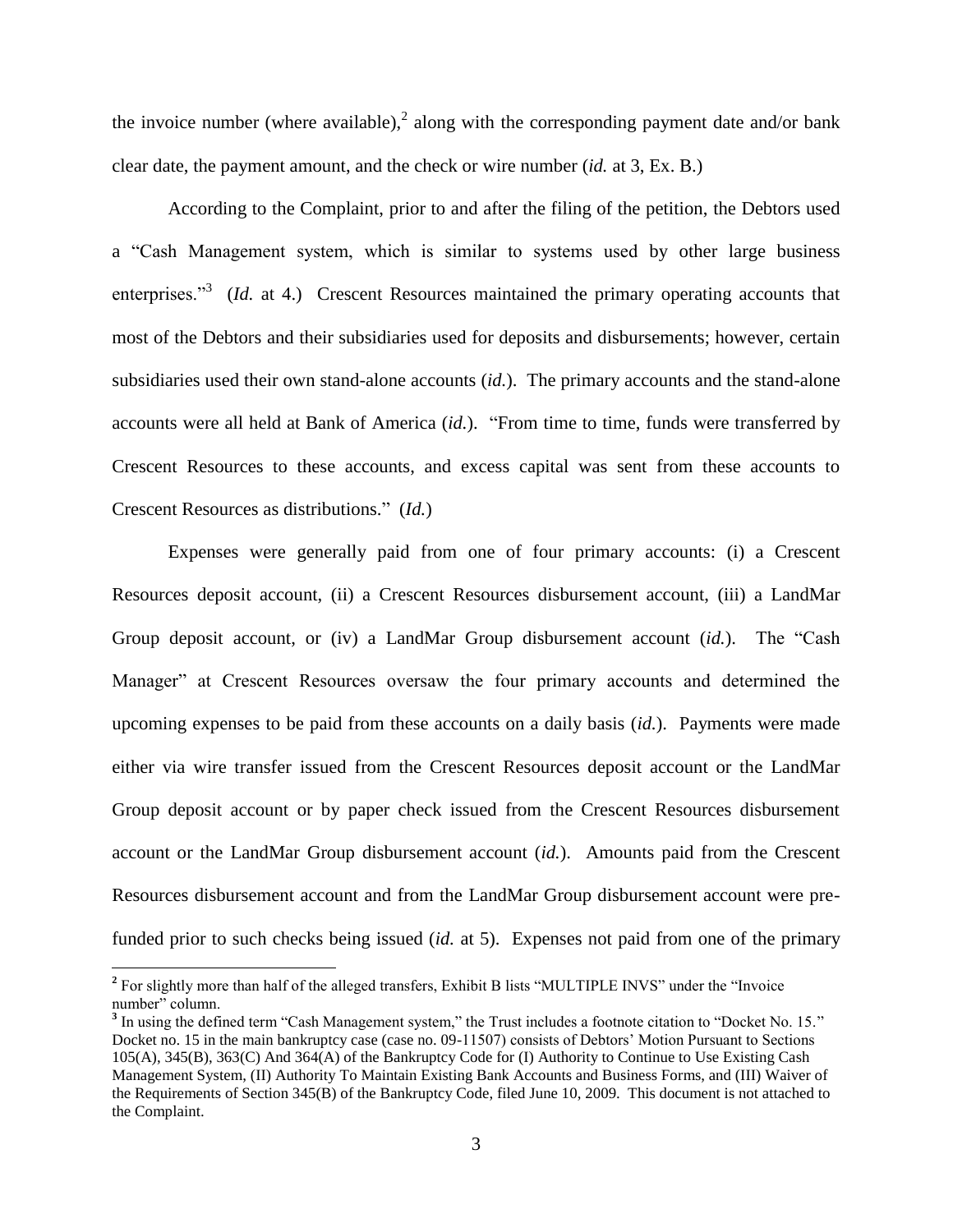accounts were paid by check directly from the stand-alone accounts (*id.* at 4-5).

Under the section of the Complaint entitled "Facts Relating to Insolvency," the Trust alleges that the Debtors' Schedules, Statements of Financial Affairs, and Disclosure Statement, along with the declaration of the Debtors' chief financial officer, $4$  reflect that the Debtors were "deeply insolvent at all times relevant to the complaint." (*Id.*) The Trust did not attach any of these documents to its Complaint. The Trust further alleges that the Debtors were insolvent "under a number of tests." (*Id.*) "First, they were left with unreasonably small capital to operate their business. Second, they were unable to pay their debts when they became due. Third, they were rendered insolvent because their post-transaction liabilities exceeded their post-transaction assets at a fair valuation." (*Id.* at 5-6.)

Under Count One of the Complaint, the Trust essentially recites verbatim the elements of a § 547 claim for preferential transfer (*id.* at 5). Under Count Two, the Trust brings a fraudulent transfer claim in the alternative, "[t]o the extent that the Transfer(s) were made by Crescent Resources, LLC to the Defendant and there was no antecedent debt." (*Id.* at 7.) The Trust does not specify whether the fraudulent transfer claim is brought under  $\S$  548(a)(1)(A) for actual fraud or under  $\S$  548(a)(1)(B) for constructive fraud; however, it essentially recites verbatim the elements of a § 548(a)(1)(B) constructive fraudulent transfer claim (*id.*). In particular, with regard to the element of reasonably equivalent value under the statute, the Trust alleges that "[t]he Debtor or Debtors identified on Exhibit B received less than the reasonably equivalent value in exchange for the Transfer(s)." (*Id.*) With regard to the element of insolvency under the statute, in addition to the general allegations contained in the "Facts Relating to Insolvency"

<sup>&</sup>lt;sup>4</sup> In reference to "the declaration of Debtors' chief financial officer," the Trust provides a footnote citation to "Docket No. 22." (*See* docket no. 1, at 5, n.5.) Docket no. 22 of the main bankruptcy case (case no. 09-11507) consists of the Declaration of Kevin H. Lambert in Support of the Debtors' Chapter 11 Petitions and First Day Motions. The Trust did not attach this document to its Complaint. The Complaint does not reference any specific facts provided in the declaration or even a specific page number within the fifty-two- page document.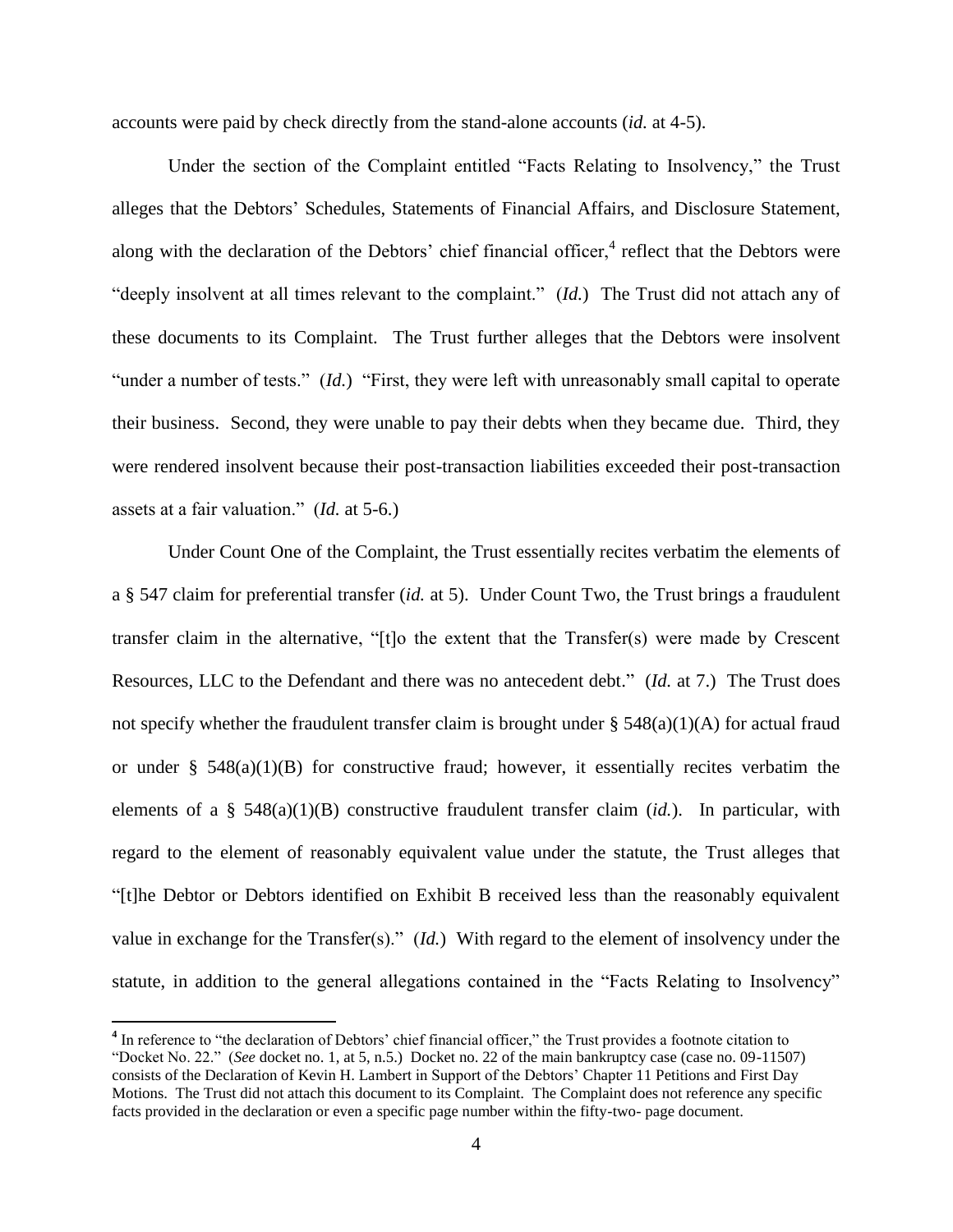section of the Complaint, the Trust alleges the following:

The Debtor or Debtors identified on Exhibit B was insolvent on the date of the Transfer(s) or became insolvent as a result of the Transfer(s) or the relevant Debtor was engaged or about to engage in a business or transaction that would leave the relevant Debtor with unreasonably small capital or the relevant Debtor intended to incur or believed it would incur debts beyond its ability to pay as they matured.

(*Id.*)

#### **PARTIES' CONTENTIONS**

In its Motion to Dismiss, Nexsen Pruet contends that neither Count One nor Count Two of the Trust's Complaint meets the plausibility standard required to withstand a motion to dismiss pursuant to Federal Rule of Civil Procedure 12(b)(6). *See generally Ashcroft v. Iqbal*, 129 S. Ct. 1937 (2009); *Bell Atl. Corp. v. Twombly*, 550 U.S. 544 (2007). Nexsen Pruet argues that, (1) aside from the chart attached as Exhibit B to the Complaint listing all alleged payments made by the Debtors to Nexsen Pruet, the Complaint does not provide any other factual details to support the elements of either a preference claim or a fraudulent transfer claim; and (2) Exhbit B alone is insufficient to satisfy the Trust's pleading burden because it "leaves the Court and Defendant to speculate as to how the information contained therein is relevant to the claims." (Docket no. 7, at 3-4.) According to Nexsen Pruet, the Complaint's "Facts" section merely provides "a cursory background of the Debtors' cash management system and payment system, without referencing the Defendant or stating any specific facts supporting the Trust's case against the Defendant," and the "Causes of Action" section is "even less adequate, as it contains a simple recitation of the elements of the cause of action as legal conclusions without providing any facts or supporting details." (*Id.* at 4.) Over all, Nexsen Pruet asserts that the allegations are conclusory and based upon "naked assertions devoid of further factual enhancement." (*Id.* (citing *Iqbal***,** 129 S. Ct. at 1950)). Accordingly, Nexsen Pruet requests that the Court dismiss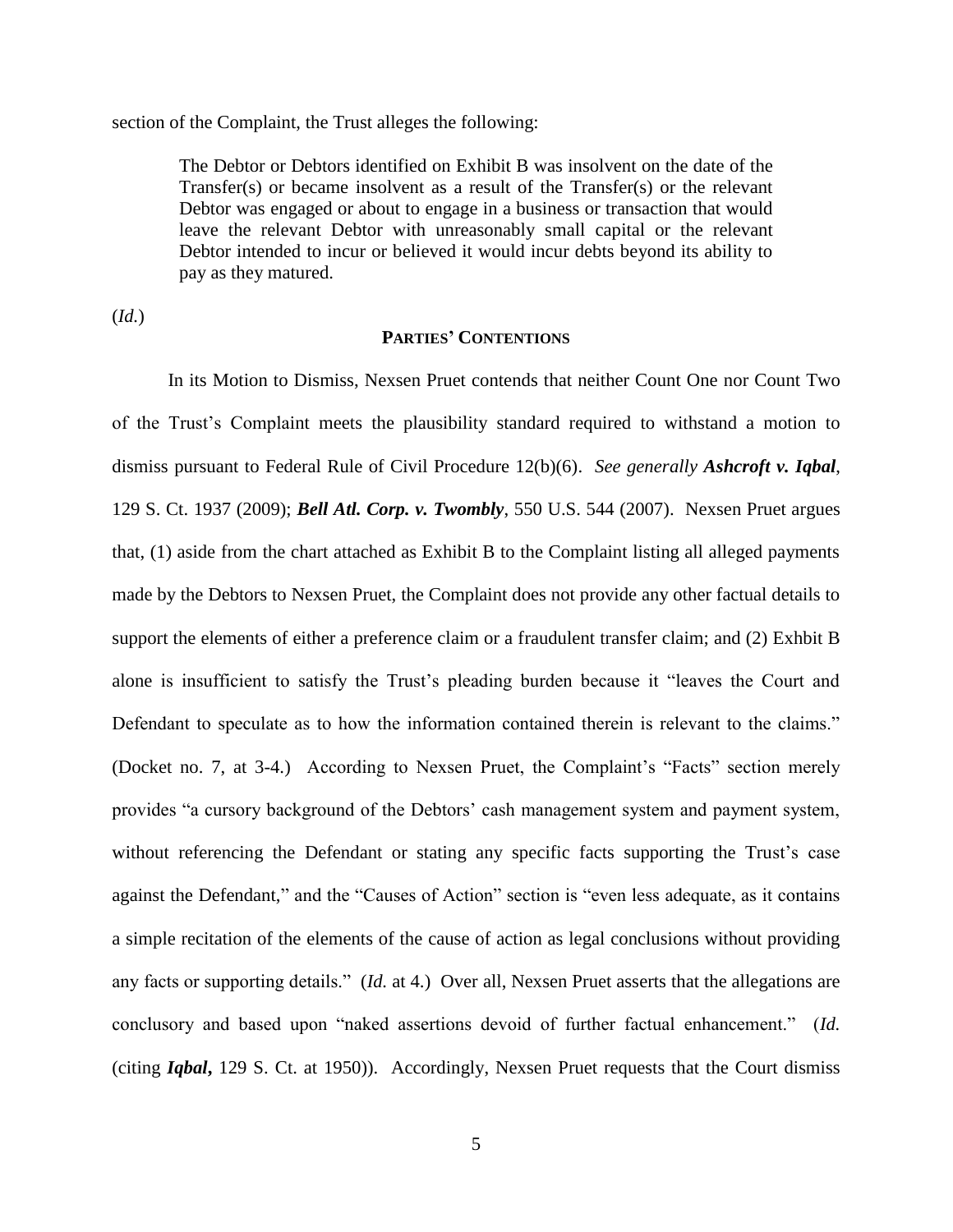both counts of the Complaint or, alternatively, require the Trust to replead (*id.* at 5).

In its Response, the Trust argues that, notwithstanding the Supreme Court's rulings in *Iqbal* and *Twombly*, the Federal Rules of Civil Procedure require only "notice" pleading and that "the pleading of specific facts is unnecessary." (Docket no. 10, at 2 (citing *Erickson v. Pardus*, 551 U.S. 89, 93-94 (2007)). In sum, the Trust argues that it provided a "detailed pleading of insolvency" and a "clear pleading of reasonably equivalent value" and that the Complaint is "more than sufficient to state a claim for relief that is plausible on its face." (*Id.* at 9.) In the alternative, should the Court find the Complaint to be insufficiently pleaded, the Trust requests the opportunity to replead in conformity with the Court's ruling (*id.* at 10). 5

In its Reply, Nexsen Pruet argues that, since the Supreme Court's decisions in *Twombly* and *Iqbal*, "pleading standards have seemingly shifted from simple notice pleading to a more heightened form of pleading, requiring a plaintiff to plead more than the possibility of relief to survive a motion to dismiss." (Docket no. 14, at 1) (citing *Airport Blvd. Apartments Ltd. v. NE 40 Partners, LP (In re Partners, LP)*, 440 B.R. 124, 127 (Bankr. S.D. Tex. 2010)). Moreover, Nexsen Pruet argues that the information in Exhibit B "is insufficient for Defendant to reconcile its internal records or analyze the Trustee's allegations." (*Id.* at 4.) The Reply states:

Specifically, the Chart is so inadequate that the Defendant is unable to (a) isolate particular invoices that are applicable, (b) determine the debtor entity to which such invoices apply, (c) trace applicable invoices to specific wire transactions between debtor entities and the Defendant, or (d) sort through its internal payment history for services rendered to specific debtor entities.

(*Id.*) In addition, Nexsen Pruet asserts that a 2009 case from the Eastern District of North Carolina sets forth "the appropriate application of *Twombly* and *Iqbal*" to a complaint by the

<sup>&</sup>lt;sup>5</sup> The Trust states in its Response that "[t]he defense also moves to dismiss certain of the individual claims for alleged failure to plead those claims in accordance with FED. R. CIV. P. 9(b), as incorporated herein by FED. R. BANK. P. 7009." (Docket no. 10, at 2.) The Motion to Dismiss does not, however, contain any mention of Rule 9(b). As such, the Court sees no reason to consider the Trust's argument that a Trustee should not be held to the Rule 9(b) standard.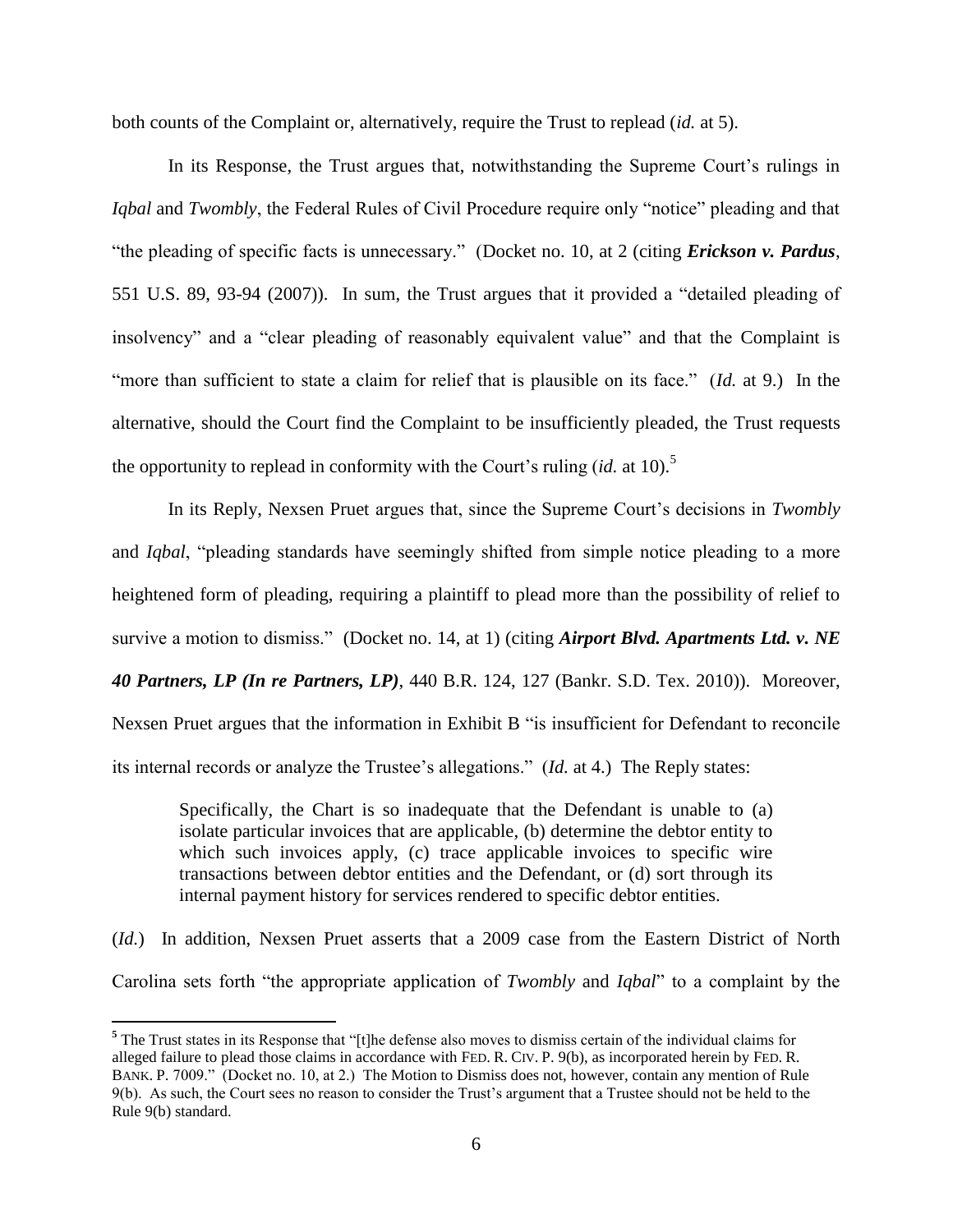trustee alleging preferential and fraudulent transfer actions (*id.* at 3) (citing *Angell v. BER Care, Inc. (In re Caremerica, Inc.)*, 409 B.R. 737, 750 (Bankr. E.D.N.C. 2009)). Nexsen Pruet argues that "the factual allegations in the Complaint, and the exhibit attached thereto, are substantially less robust than those in *Caremerica*." (*Id.* at 4.)

#### **MOTION TO DISMISS STANDARD**

To survive a Rule 12(b)(6) motion to dismiss, a complaint "need only include 'a short and plain statement of the claim showing that the pleader is entitled to relief." *Hershey v. Energy Transfer Partners, LP*, 610 F.3d 239, 245 (5th Cir. 2010) (quoting FED. R. CIV. P. 8(a)(2)). "'[D]etailed factual allegations' are not required." *Id.* (quoting *Iqbal*, 129 S. Ct. at 1949 (quoting *Twombly*, 550 U.S. at 555)). A court should not accept, however, "threadbare recitals of a cause of action's elements, supported by mere conclusory statements." *Hershey*, 610 F.3d at 245-46 (quoting *Iqbal*, 129 S. Ct. at 1949-50). Moreover, the Court "will not strain to find inferences favorable to the plaintiff." *Southland Sec. Corp. v. INSpire Ins. Solutions, Inc.*, 365 F.3d 353, 361 (5th Cir. 2004) (internal quotations omitted). Rather, the complaint must allege "sufficient factual matter, accepted as true, to 'state a claim that is plausible on its face.'" *Id*. Determining the existence of facial plausibility is a "context-specific task" that "requires the court to draw on its judicial experience and common sense." *Iqbal*, 129 S. Ct. at 1950. "A claim for relief is plausible on its face 'when the plaintiff pleads factual content that allows the court to draw the reasonable inference that the defendant is liable for the misconduct alleged.'" *Harold H. Huggins Realty, Inc. v. FNC, Inc.*, 634 F.3d 787, 796 (5th Cir. 2011) (quoting *Iqbal*, 129 S. Ct. at 1949 (quoting *Twombly*, 550 U.S. at 570)). An inference of liability must be at least as plausible as any "obvious alternative explanation." *Iqbal*, 129 S. Ct. at 1950-51 (citing *Twombly*, 550 U.S. at 567). "A claim for relief is implausible on its face when 'the well-pleaded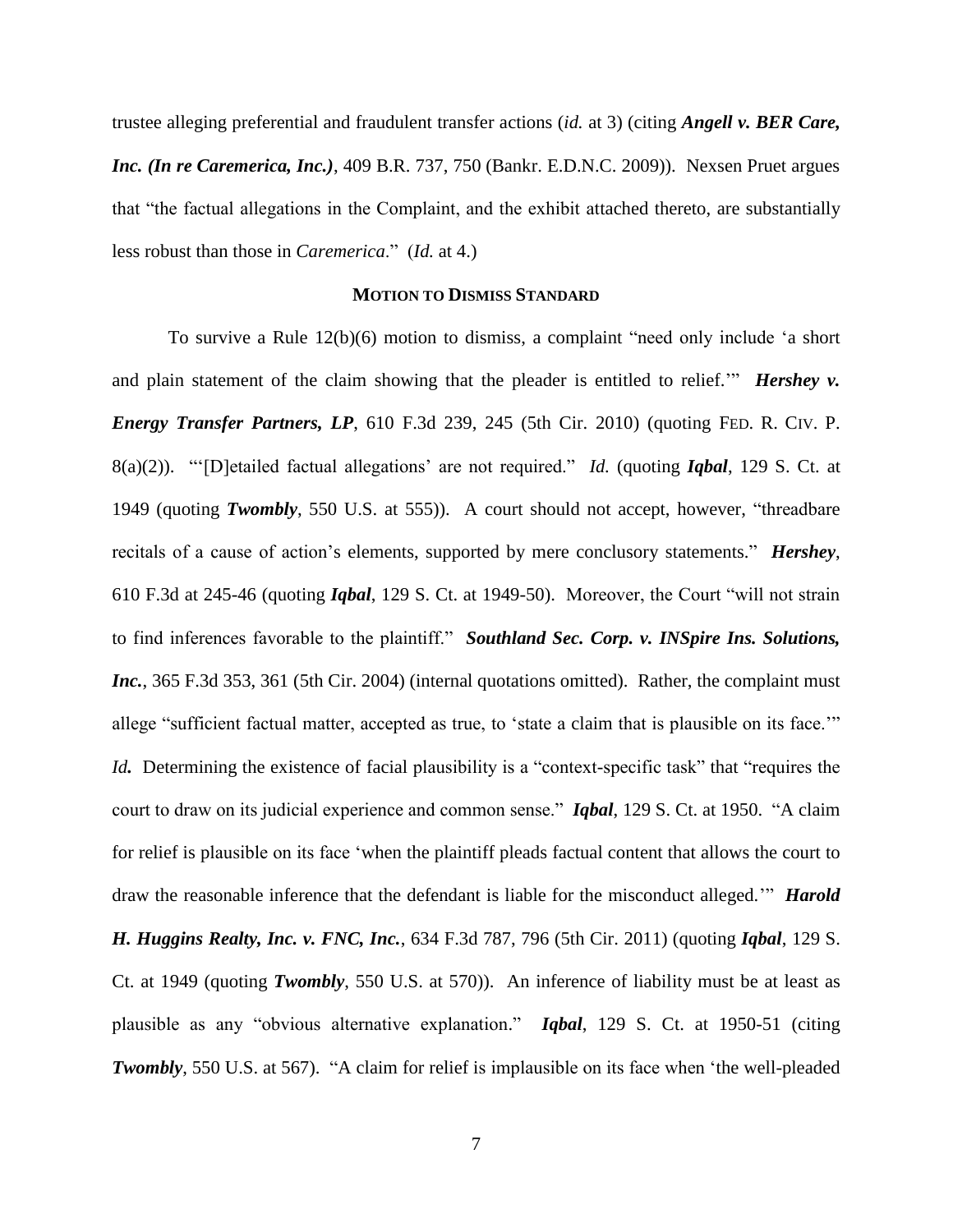facts do not permit the court to infer more than the mere possibility of misconduct.'" *Harold H.* 

*Huggins Realty*, 634 F.3d at 796 (quoting *Iqbal*, 129 S. Ct. at 1949 (internal citation omitted)).

### **ANALYSIS**

### **I. The Trust's preferential transfer claim under 11 U.S.C. § 547(b) should be dismissed without prejudice.**

In order to state a claim for a preferential transfer under § 547(b), the Trust must plead that

the transfer of an interest in the Debtors' property was:

(1) to or for the benefit of a creditor;

(2) for or on account of an antecedent debt owed by the debtor before such a transfer was made;

(3) made while the debtor was insolvent;

 $(4)$  made—

(A) within 90 days before the date of the filing of the petition; or

(B) [] within one year before the date of the filing of the petition, if such creditor at the time of such transfer was an insider; and

(5) [such that the] payment enables such creditor to receive more than such creditor would if—

(A) the case were a case under Chapter 7 of this title;

(B) the transfer had not been made; and

(C) such creditor received payment of such debt to the extent provided by the provisions of this title.

*Hill v. Oria (In re Juliet Homes, LP)*, No. 09-03429, 2011 WL 6817928, at \*8-9 (Bankr. S.D. Tex. 2011) (citing 11 U.S.C. § 547(b)).

In the *Caremerica* case cited by Nexsen Pruet, the Chapter 7 trustee sought to avoid and recover certain alleged preferential and fraudulent transfers made by the debtors to BER Care, Inc. and subsequently transferred from BER Care, Inc. to the defendants. *In re Caremerica*, 409 B.R. at 744. The trustee's second amended complaint contained a list of the total amounts of the preferential and fraudulent transfers alleged to have been received by each defendant. *Id.*  Attached to the complaint, the trustee included a bank statement belonging to BER Care, Inc. as well as a chart marked as Exhibit B, which contained "a list of each alleged transfer and included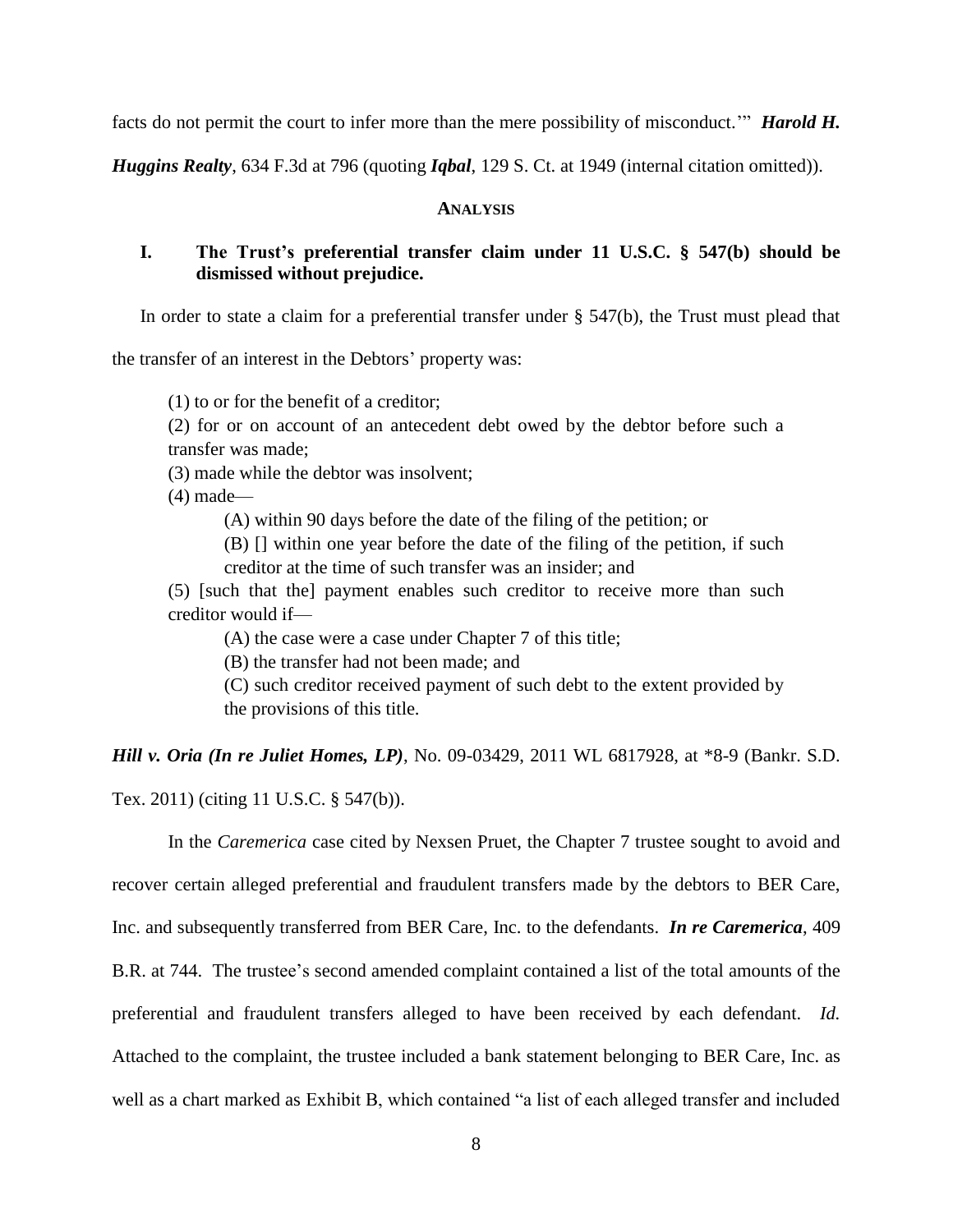specific amounts, dates, check numbers, payee reference numbers, names of payees, account numbers and account names corresponding to each transfer." *Id.*

In support of their motion to dismiss, the defendants in *Caremerica* argued that the court should adopt the strict pleading standard set out in *In re Valley Media*, 288 B.R. 189 (Bankr. D. Del. 2003). In that case, Judge Walsh of the Delaware Bankruptcy Court held that a complaint to avoid a preferential transfer must identify the nature and amount of each antecedent debt as well as, for each alleged transfer, the date, name of the transferor, name of the transferee, and dollar amount. *Id.* at 192. Three years later, Judge Walsh applied the same standard in *In re Oakwood Homes Corp.*, 340 B.R. 510 (Bankr. D. Del. 2006), finding that a non-insider preference claim was sufficient to withstand a motion to dismiss where the complaint (a) detailed the relationship between the debtors and defendants and explained that many of the debts arose from a loan assumption program, (b) included "exact dates, precise dollar amounts, and in some cases check numbers for each of the transfers," and (c) identified the transferors as the debtors and their affiliates, which the court found operated as a unit with minimal distinctions between debtor and non-debtor entities. *In re Oakwood Homes*, 340 B.R. at 522. In accordance with *Valley Media*, Judge Walsh stopped short of requiring the plaintiff to plead "how factors" such as "how the transfers enabled Defendant to receive more than it would have in a Chapter 7 liquidation" or facts showing "that Plaintiff owed Defendant an antecedent debt," stating that "Rule 8(a) does not contemplate such specificity." *Id.* (citing *Valley Media*, 288 B.R. at 193).

In reaching its decision on the motion to dismiss, the *Caremerica* court thoroughly analyzed the Rule 8(a) pleading standard set out by the Supreme Court in in *Iqbal* and *Twombly*. *In re Caremerica*, 409 B.R. at 745-48. The court then considered the pleading standard set out by *Valley Media* as well as that set out by subsequent conflicting cases, noting that most of the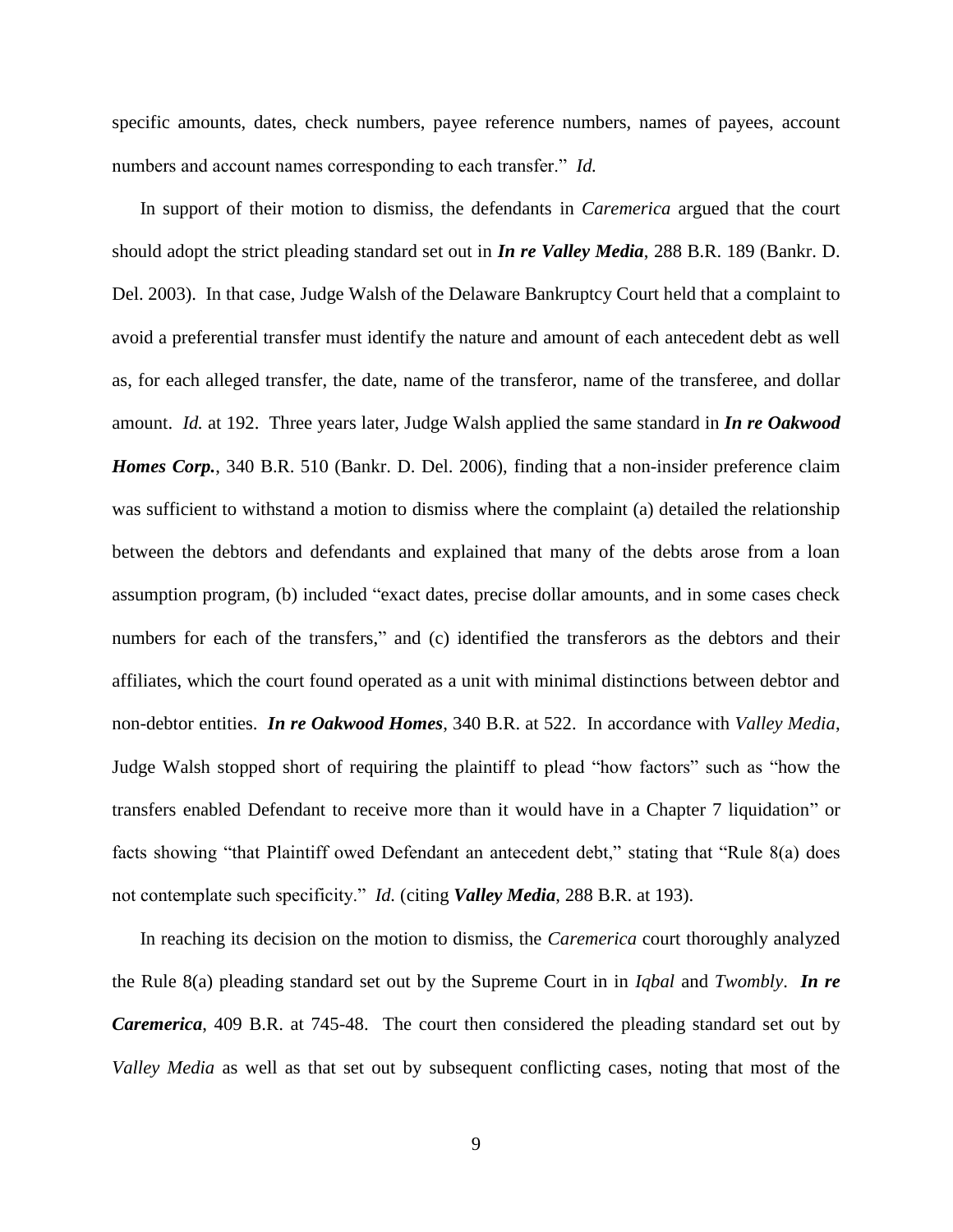relevant case law was decided prior to *Iqbal* and *Twombly*. 6 The *Caremerica* court acknowledged that "*Valley Media* has been distinguished or ignored by the majority of bankruptcy courts both nationwide as well as in Delaware," but nevertheless determined that "the Supreme Court in *Twombly* and *Iqbal* breathe new life into the pleading requirements implemented in *Valley Media* for § 547 preference claims." *Id.* at 753, n.2.

Based on this premise, the court then proceeded to address each element of a preferential transfer claim in turn. *Id.* at 750. With regard to Exhibit B, the court found that "the information provided in the Table of Transfers, including the names of transferees and the dates and amounts of each transfer, [was] sufficient to plausibly assert that funds were transferred to the Movants" and that, with regard to transfers made within 90 days of the petition date, insolvency was to be presumed. *Id.* at 751 (citing 11 U.S.C. § 547(f)). With regard to the other elements, however, the court applied a standard even more demanding than that of *Valley Media* and *Oakwood Homes*, finding that "in light of the heightened pleading standard expressed in *Iqbal*, the trustee is obligated to support his allegation with facts showing that it is plausible that creditors would receive less than a 100% payout in a liquidation." *Id.* at 754. The court also determined that the trustee is obligated to allege facts surrounding the nature and amount of the antecedent debt. *Id.* In so ruling, the court rejected the trustee's argument that the new pleading requirements impose an undue burden on the trustee.<sup>7</sup>

**<sup>6</sup>** *Id.* at 748-50 (citing *In re Allou Distribs., Inc.*, 387 B.R. 365, 405 (Bankr. E.D.N.Y. 2008) (finding that a preference claim identifying transferor and transferee, check number, date, and amount was sufficient); *In re NM Holdings Co., LLC*, 376 B.R. 194, 204 (Bankr. E.D. Mich. 2007) (finding that a preference claim identifying transferor and transferee, form of transfer, and the total amount of transfers was sufficient to meet Rule 8(a)'s "liberal" pleading requirements); *In re The IT Group, Inc.*, 313 B.R. 370, 373-74 (Bankr. D. Del. 2004) (finding the requirements of *Valley Media* "inappropriate and unnecessarily harsh" and holding that the complaint identifying the amount, date, and number of the transfer "clearly provided fair notice"); *In re Randall's Island Family Golf Ctrs., Inc.*, 290 B.R. 55, 65 (Bankr. S.D.N.Y. 2003) (finding that "a preference complaint may provide a defendant with fair notice of the claim despite the lack of information required by *Valley Media*")).

**<sup>7</sup>** "[T]he court admits that claims for relief are more difficult to plead sufficiently following *Twombly* and *Iqbal*. However, the trustee is certainly more likely to have access to this information than the antitrust plaintiffs in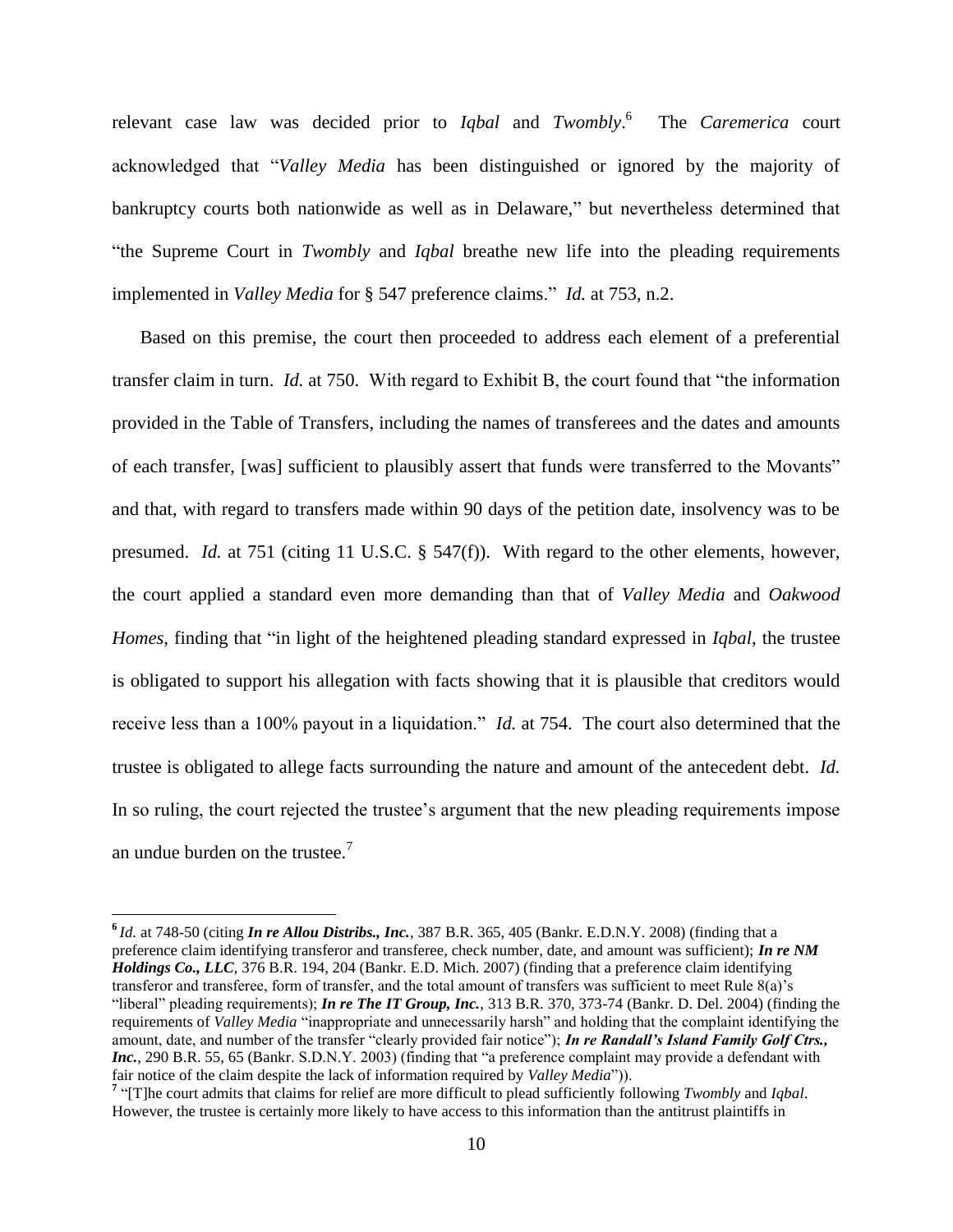At the time when *Caremerica* was decided, "bankruptcy courts were in the early stages of applying *Twombly* [and] *Iqbal* to preference claims, and there were, and continue to be, conflicting rulings. *Tousa Homes, Inc. v. Palm Beach Newspapers (In re Tousa, Inc.)*, 442 B.R. 852, at 853 (Bankr. S.D. Fla. 2010).<sup>8</sup> To date, no court in this circuit has expressly adopted the *Caremerica* standard. This Court will not do so either in this case. That is not to say, however, that the trustee has met his pleading burden simply by including allegations that mirror the language of the fraudulent transfer statute along with a chart such as Exhibit B. In the majority of cases, even in those in which courts rejected the *Valley Media* and *Caremerica* standards as too demanding, the plaintiffs, at a minimum, alleged facts surrounding the nature of the relationship between the debtor and the defendant in order to support the inference of an antecedent debt. For example, in *In re NM Holdings*, 407 B.R. at 243, the ninety-one page complaint contained a "General Allegations" section that included "an extensive recitation of transactions that occurred" between the debtor and the defendants. In *In re C.R. Stone Concrete Contractors*, 434 B.R. at 211-15, the complaint detailed the relationships between the debtor corporation and the defendants as contractors and hired parties in the business of concrete design and installation.

In this case, according to the Trust's Complaint, the Debtors made one or more transfers from their Bank of America bank account to Nexsen Pruet via check or wire transfer on or within

*Twombly* or the Pakistani detainee in *Iqbal*. If these claimants were held to a heightened pleading standard, so too can a trustee in bankruptcy." *Id.* at 754. "After all, the trustee has theoretically had all of the books and records of the debtors for up to two years prior to bringing these causes of action, with the full discovery powers of the court through 2004 exams and other means available during that time." *Id.*

**<sup>8</sup>** *See, e.g.*, *In re C.R. Stone Concrete Contractors, Inc.*, 434 B.R. 208 (Bankr. D. Mass. 2010) (holding that the new standards of *Twombly* and *Iqbal* did not require the court to "apply *In re Valley Media*'s heightened pleading standards"); *Gold v. Winget (In re NM Holdings Co., LLC)*, 407 B.R. 232, 256-57 (Bankr. E.D. Mich. 2009) (determining the "heightened pleading requirements imposed by the *Valley Media* case [are] inconsistent with the liberal notice pleading principles underlying the civil rules" and finding a more liberal standard consistent with *Twombly* ) (internal citations omitted). See also the conflicting cases listed in note 6, *supra*, that were decided pre-*Iqbal*.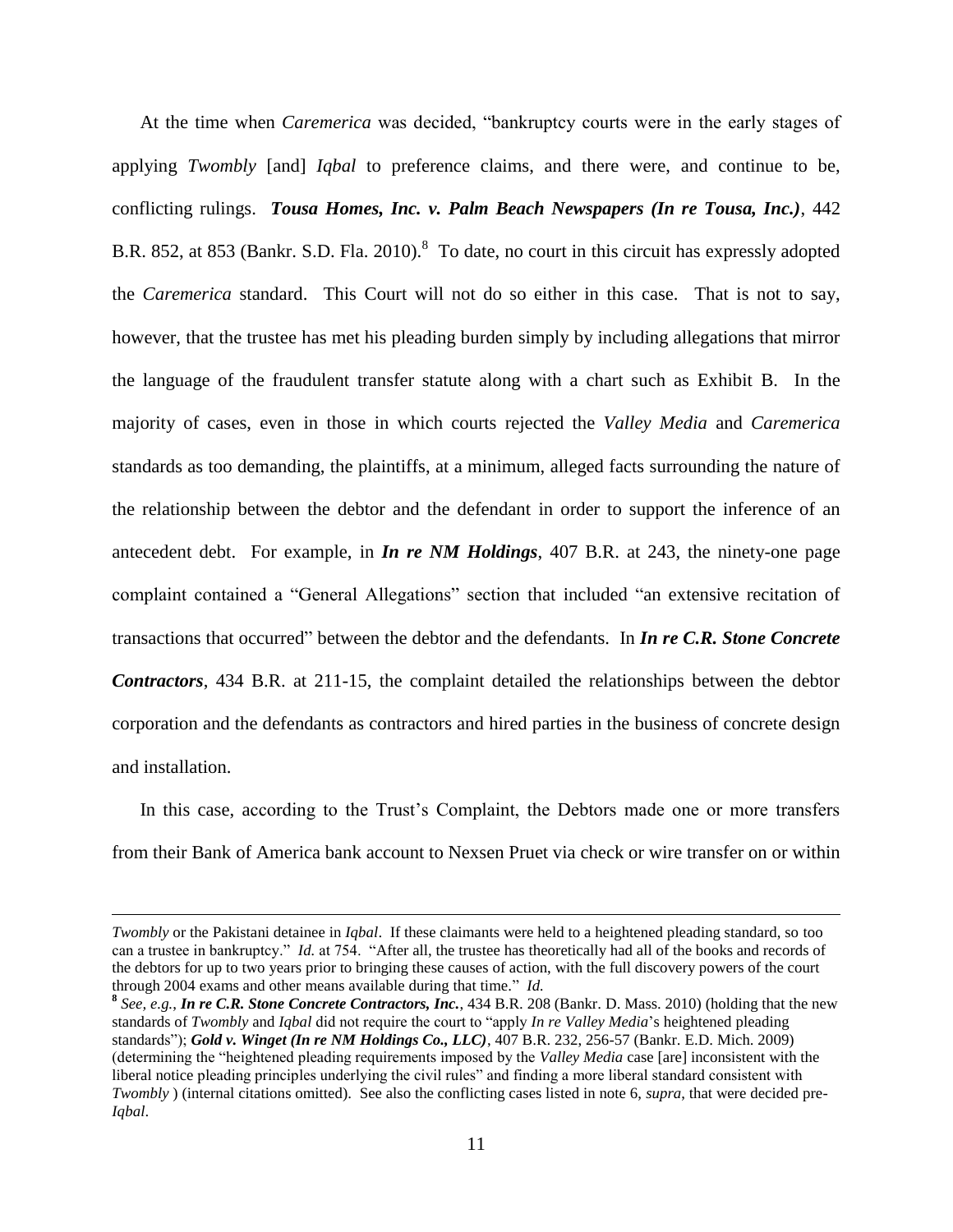ninety days prior to the petition date, June 10, 2009 (docket no. at 3, 4). Thus, the Court will presume Debtors were insolvent at the time the alleged transfers were made. With respect to each transfer, Exhibit B lists the invoice date, the invoice amount, and the invoice number (where available), along with the corresponding payment date and/or bank clear date, the payment amount, and the check or wire number (*id.* at 3, Ex. B). Exhibit B also identifies the transferor as either "Crescent Resources, LLC" or "LandMar Group, LLC" and identifies the transferee as Nexsen Pruet. In accordance with *Valley Media*, *Oakwood Homes*, and in particular *Caremerica*, the content of Exhibit B is sufficient to support the inference that the transfers were made.

Notwithstanding the Court's finding that the Trust has sufficiently pleaded the majority of the elements of a preferential transfer action, the Court finds that the Trust has not sufficiently pleaded the existence of an antecedent debt. By contrast to the cases cited above, including those which espouse even the most lenient of pleading standards, the Trust's Complaint contains no description whatsoever of the Defendant, Nexen Pruet, much less a description of the nature of the relationship between Nexsen Pruet and the Debtors. The Complaint merely contains the conclusory allegation that "[t]he Transfers were made . . . for or on account of an antecedent debt owed by the particular Debtor to the Defendant before such Transfers were made," with no factual allegations to support this contention (*id.* at 6). Without more, the Court is unable to infer the existence of an antecedent debt based on the conclusory allegations presented under Count I of the Complaint.

In sum, while the Trust has alleged adequate factual matter to support the majority of the elements of a § 547 claim, the Complaint as presently pleaded cannot survive a motion to dismiss. Accordingly, with regard to the Trust's claim of preferential transfer under Count One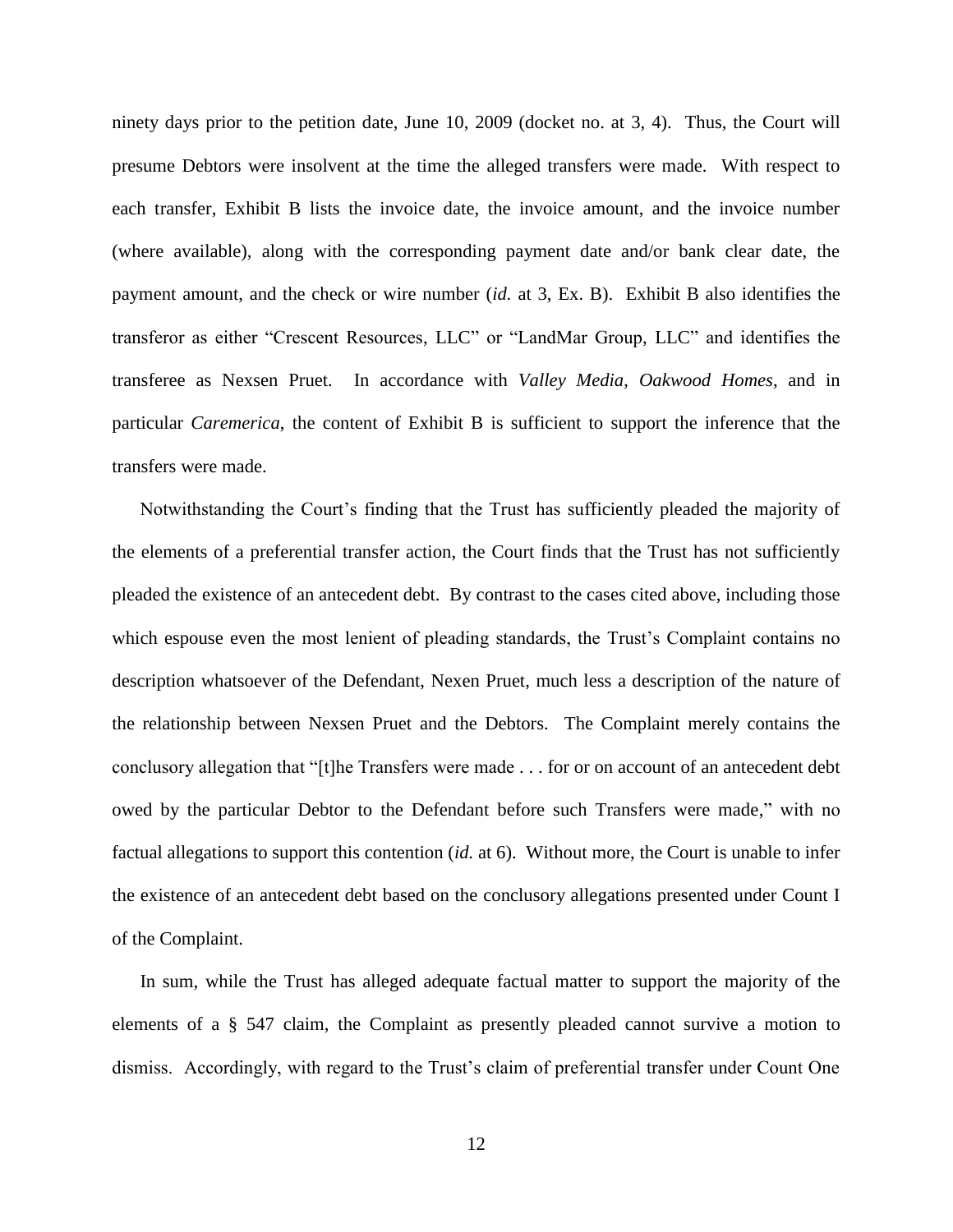of the Complaint, the Court finds that Nexsen Pruet's Motion to Dismiss should be GRANTED, and the preferential transfer claim should be DISMISSED without prejudice.

## **II. The Trust's fraudulent transfer claim under 11 U.S.C. § 548(a)(1)(B) should be dismissed without prejudice.**

"Section 548 covers two classes of [fraudulent] transactions: ones in which the debtor intended the transfer to harm or hinder creditors; and ones in which the unfairness stems from a disparity of exchange coupled with the debtor's lack of other assets." 5 COLLIER ON BANKRUPTCY ¶ 548.01 (16th ed. 2011)). "If the fraudulent transfer statute the [plaintiff] want[s] the Court to apply requires intent to defraud, the enhanced pleading requirements of Rule 9(b) apply; if the statute allows for fraudulent transfer without intent to defraud, however, only the general pleading rules of Rule 8(a) must be satisfied." *In re Juliet Homes*, 2011 WL 6817928, at \*12 (quoting *E. Poultry Distribs., Inc. v. Yarto Puez*, 2001 WL 34664163, at \*2 (N.D. Tex. 2001)). "Rule 9(b) does not apply to claims for avoidance of constructively fraudulent transfers because such claims are not based on actual fraud but instead rely on the debtor's financial condition and the sufficiency of consideration provided by the transferee." *In re Caremerica*, 409 B.R. at 755-56 (citing *In re Derivium Capital, LLC*, 380 B.R. 429, 439 (Bankr. D.S.C. 2006); *In re Verestar, Inc.*, 343 B.R. 444, 459 (Bankr. S.D.N.Y. 2006)). "Rather, § 548(a)(1)(B) claims must satisfy Rule 8(a) and contain a short and plain statement showing entitlement to relief. Under *Iqbal*, it follows that claims to avoid constructively fraudulent transfers must assert factual allegations which show that relief is plausible." *Id.* at 756.

In *Caremerica*, with regard to the trustee's fraudulent transfer claim, the amended complaint alleged that the transferors "received less than reasonably equivalent value in exchange from the defendant for such fraudulent transfer" and that the transferors were "insolvent on the date of each fraudulent transfer or became insolvent as a result of the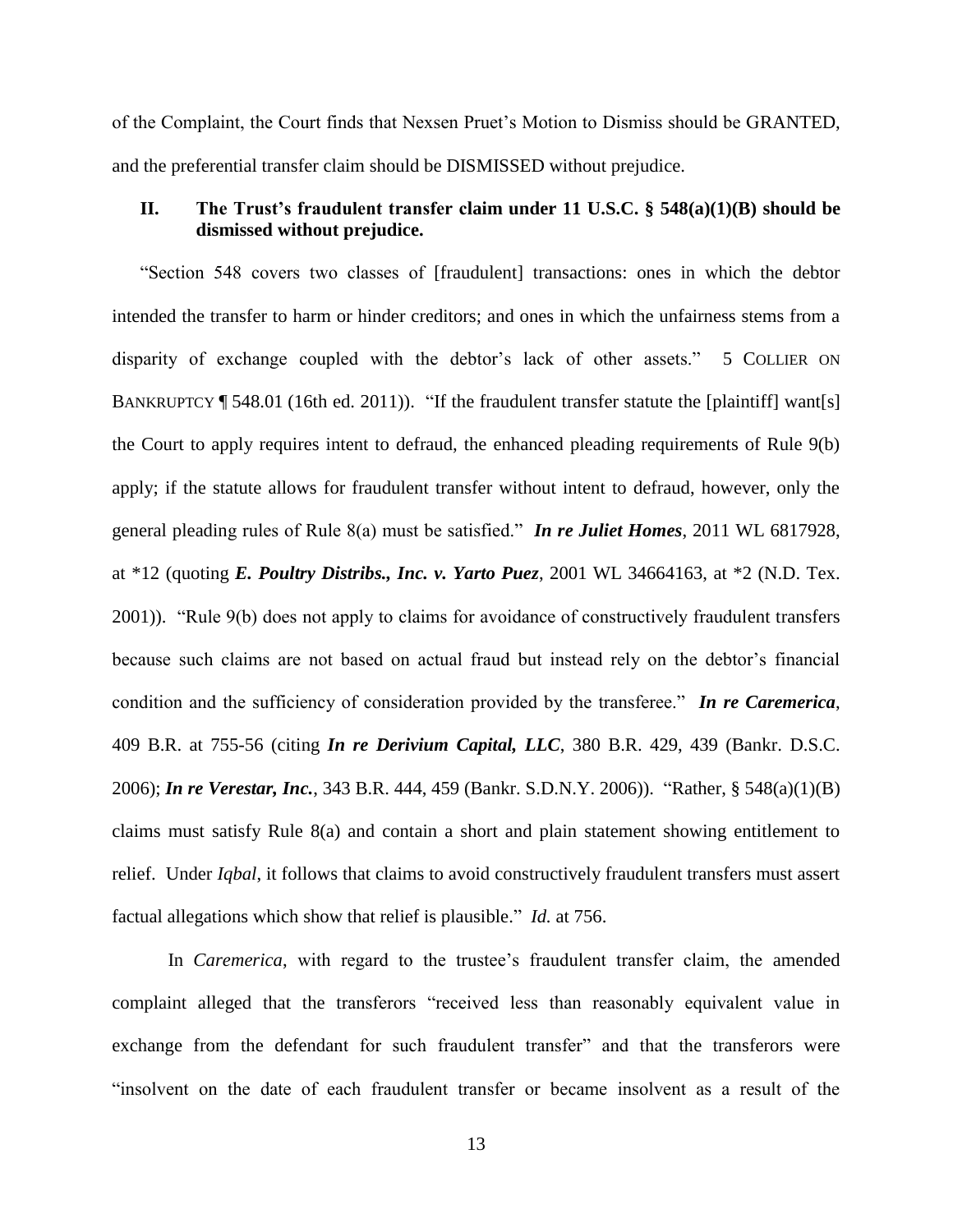fraudulent transfer." *Id.* at 756. The court found that the trustee's allegations merely "mirror the elements of  $\S$  548(a)(1)(B)" and that the trustee "fails to support such allegations with factual assertions other than dates, amounts, and names of transferees included in Exhibit B." *Id.* The court specifically pointed out that the amended complaint was missing "an identification of the consideration received by each transferor, information as to why the value of such consideration was less than the amount transferred, and facts supporting the debtors' insolvency at the time of the transfer." *Id.* Accordingly, "the trustee's claims based on constructive fraud fail[ed] to meet the Rule 8 pleading standard." *Id.*

In this case, like in *Caremerica*, the Trust's allegations with respect to the fraudulent transfer claim contained in Count Two of the Complaint do no more than mirror the elements of § 548(a)(1)(B) (*see* docket no. 1, at 7). The Trust argues that the Complaint, read in its entirety, contains a "detailed pleading of insolvency" and a "clear pleading of reasonably equivalent value." (Docket no 1 at 9.) Like in *Caremerica*, however, "other than dates, amounts, and names of transferees included in Exhibit B," along with general conclusory allegations of insolvency and reasonably equivalent value, the Trust fails to support its allegations with factual assertions. *In re Caremerica*, 409 B.R. at 756.<sup>9</sup>

First, with regard to insolvency, the Trust alleges that the Debtors' Schedules, Statements of Financial Affairs, and Disclosure Statement, along with the declaration of the Debtors' chief financial officer, reflect that the Debtors were "deeply insolvent at all times relevant to the complaint." (Docket no. 1 at 5.) The Trust did not attach any of these documents to its Complaint nor did it refer the Court to any specific facts provided in these documents that would

**<sup>9</sup>** Unlike in the "Bonus" adversaries for which the Court issued an oral ruling on January 20, 2012, the facts in this case, or lack thereof, do not establish a context from which the Court may infer the nature of the alleged payments. Moreover, in the "Bonus" adversary complaints, the Trust pleaded specific facts relating to the Debtors' liabilities and assets at the time the alleged payments were made.